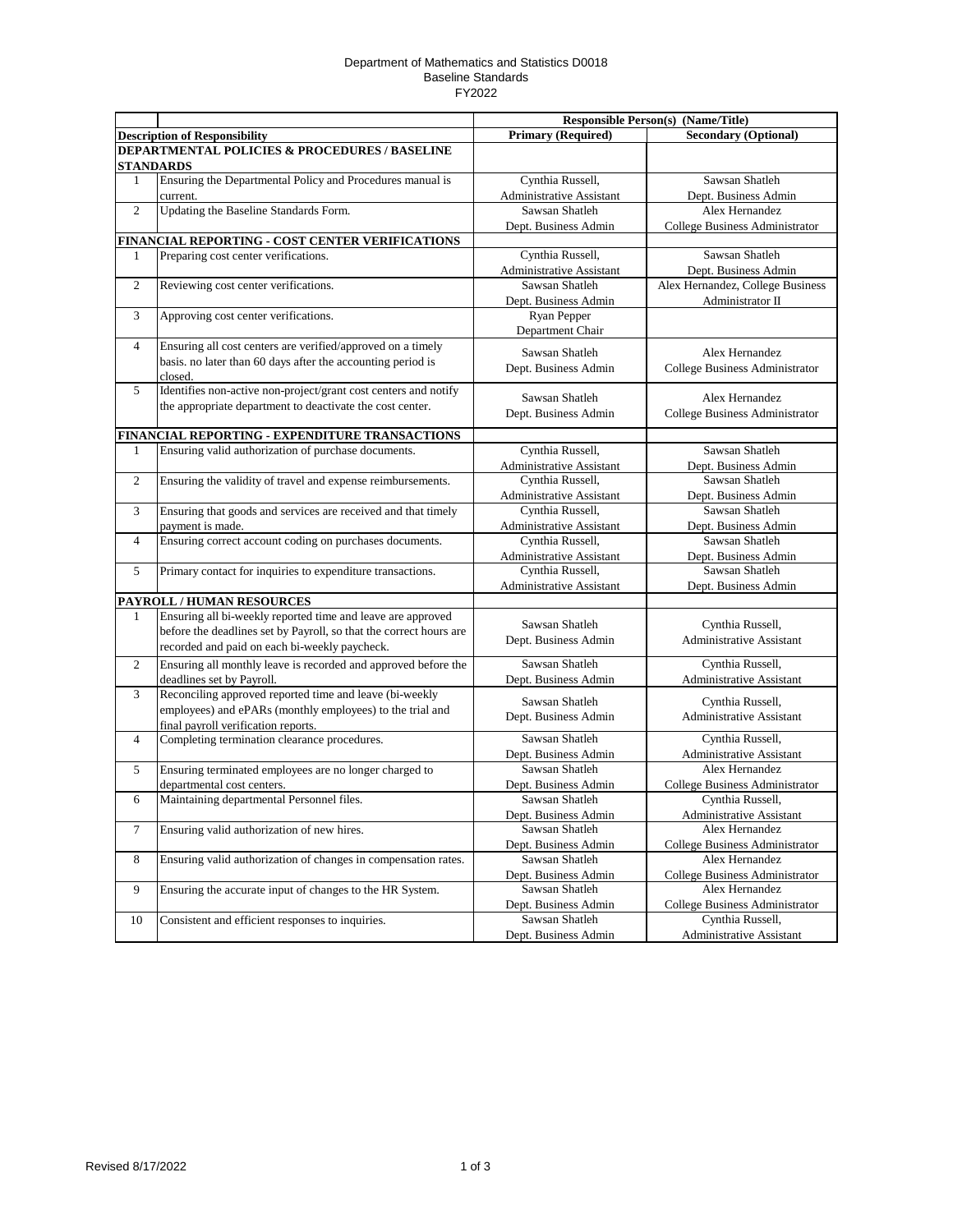## Department of Mathematics and Statistics D0018 Baseline Standards FY2022

|                         |                                                                     |                                              | <b>Responsible Person(s) (Name/Title)</b>          |  |
|-------------------------|---------------------------------------------------------------------|----------------------------------------------|----------------------------------------------------|--|
|                         | <b>Description of Responsibility</b>                                | <b>Primary (Required)</b>                    | <b>Secondary (Optional)</b>                        |  |
|                         | <b>CASH HANDLING</b>                                                |                                              |                                                    |  |
| 1                       | Collecting cash, checks, etc.                                       | Cynthia Russell,                             | Beaunica Clark, Administrative                     |  |
|                         |                                                                     | Administrative Assistant                     | Assistant II                                       |  |
| $\mathbf{2}$            | Prepares Departmental Deposit Form.                                 | Cynthia Russell,                             | Beaunica Clark, Administrative                     |  |
|                         |                                                                     | Administrative Assistant                     | Assistant II                                       |  |
| 3                       | Approves Departmental Deposit Form.                                 | Ryan Pepper                                  |                                                    |  |
|                         |                                                                     | Department Chair                             |                                                    |  |
| $\overline{4}$          |                                                                     | Cynthia Russell,                             | Beaunica Clark, Administrative                     |  |
|                         | Transports deposit to the Cashiers Office.                          | Administrative Assistant<br>Sawsan Shatleh   | Assistant II<br>Alex Hernandez                     |  |
| 5                       | Preparing Journal Entries.                                          |                                              |                                                    |  |
| 6                       | Verifying deposits posted correctly in the Finance System.          | Dept. Business Admin<br>Sawsan Shatleh       | College Business Administrator<br>Cynthia Russell, |  |
|                         |                                                                     | Dept. Business Admin                         | Administrative Assistant                           |  |
| $\tau$                  | Adequacy of physical safeguards of cash receipts and                | Sawsan Shatleh                               | Alex Hernandez                                     |  |
|                         | equivalent.                                                         | Dept. Business Admin                         | College Business Administrator                     |  |
| 8                       | Ensuring deposits are made timely.                                  | Cynthia Russell,                             | Sawsan Shatleh                                     |  |
|                         |                                                                     | <b>Administrative Assistant</b>              | Dept. Business Admin                               |  |
| 9                       | Ensuring all employees who handle cash have completed Cash          |                                              |                                                    |  |
|                         | Security Procedures or Cash Deposit and Security Procedures         | Alex Hernandez                               | Sawsan Shatleh                                     |  |
|                         | training.                                                           | College Business Administrator               | Dept. Business Admin                               |  |
| 10                      | Updating Cash Handling Procedures as needed.                        | Alex Hernandez                               | Sawsan Shatleh                                     |  |
|                         |                                                                     | College Business Administrator               | Dept. Business Admin                               |  |
| 11                      | Consistent and efficient responses to inquiries.                    | Cynthia Russell,                             | Sawsan Shatleh                                     |  |
|                         |                                                                     | <b>Administrative Assistant</b>              | Dept. Business Admin                               |  |
|                         | PETTY CASH                                                          |                                              |                                                    |  |
| 1                       | Preparing petty cash disbursements.                                 | Cynthia Russell,                             |                                                    |  |
|                         |                                                                     | Administrative Assistant                     |                                                    |  |
| $\mathbf{2}$            | Ensuring petty cash disbursements are not for more than \$100.      | Cynthia Russell,                             |                                                    |  |
|                         |                                                                     | Administrative Assistant                     |                                                    |  |
| 3                       | Ensuring petty cash disbursements are made for only authorized      | Cynthia Russell,                             |                                                    |  |
|                         | purposes.                                                           | Administrative Assistant                     |                                                    |  |
| 4                       | Approving petty cash disbursements.                                 | Cynthia Russell,                             |                                                    |  |
|                         |                                                                     | Administrative Assistant<br>Cynthia Russell, |                                                    |  |
| 5                       | Replenishing the petty cash fund timely.                            | Administrative Assistant                     |                                                    |  |
| 6                       | Ensuring the petty cash fund is balanced after each                 | Cynthia Russell,                             |                                                    |  |
|                         | disbursement.                                                       | Administrative Assistant                     |                                                    |  |
|                         | <b>CONTRACT ADMINISTRATION</b>                                      |                                              |                                                    |  |
| 1                       | Ensuring departmental personnel comply with contract                | Sawsan Shatleh                               | Alex Hernandez                                     |  |
|                         | administration policies/procedures.                                 | Dept. Business Admin                         | College Business Administrator                     |  |
|                         | PROPERTY MANAGEMENT                                                 |                                              |                                                    |  |
| 1                       | Performing the annual inventory.                                    | <b>Ghanem Ghanem</b>                         | Sawsan Shatleh                                     |  |
|                         |                                                                     | Tech. Sup. Specialist                        | Dept. Business Admin                               |  |
| $\overline{c}$          | Ensuring the annual inventory was completed correctly.              | Ghanem Ghanem                                | Sawsan Shatleh                                     |  |
|                         |                                                                     | Tech. Sup. Specialist                        | Dept. Business Admin                               |  |
| 3                       | Tagging equipment.                                                  | Ghanem Ghanem                                | Sawsan Shatleh                                     |  |
|                         |                                                                     | Tech. Sup. Specialist                        | Dept. Business Admin                               |  |
| $\overline{\mathbf{4}}$ | Approving requests for removal of equipment from campus.            | Ryan Pepper                                  | <b>Timothy Redl</b>                                |  |
|                         |                                                                     | Department Chair                             | Assist. Chairman                                   |  |
|                         | <b>DISCLOSURE FORMS</b>                                             |                                              |                                                    |  |
| 1                       | Ensuring all employees with purchasing influence complete the       | Sawsan Shatleh                               | Ryan Pepper,                                       |  |
|                         | annual Related Party disclosure statement online.                   | Dept. Business Admin                         | Dept. Chairman                                     |  |
| $\mathbf{2}$            | Ensuring all full time, benefits eligible, exempt faculty and staff | Sawsan Shatleh                               | Ryan Pepper,                                       |  |
|                         | complete the Consulting disclosure statement online.                | Dept. Business Admin                         | Dept. Chairman                                     |  |
| 3                       | Ensuring that all Principal and Co-Principal Investigators          | Sawsan Shatleh                               | Ryan Pepper,                                       |  |
|                         | complete the annual Conflict of Interest disclosure statement for   | Dept. Business Admin                         | Dept. Chairman                                     |  |
|                         | the Office of Research and Sponsored Programs                       |                                              |                                                    |  |
|                         | RESEARCH ADMINISTRATION                                             |                                              |                                                    |  |
| 1                       | Verifies that all grant cost centers contain positive budgetary     | Sawsan Shatleh                               | Alex Hernandez                                     |  |
|                         | balances.                                                           | Dept. Business Admin                         | College Business Administrator                     |  |
|                         |                                                                     |                                              |                                                    |  |
| $\mathbf{2}$            | Ensuring that research expenditures are covered by funds from       | Sawsan Shatleh                               | Alex Hernandez                                     |  |
|                         | sponsors.                                                           | Dept. Business Admin                         | College Business Administrator                     |  |
|                         |                                                                     |                                              |                                                    |  |